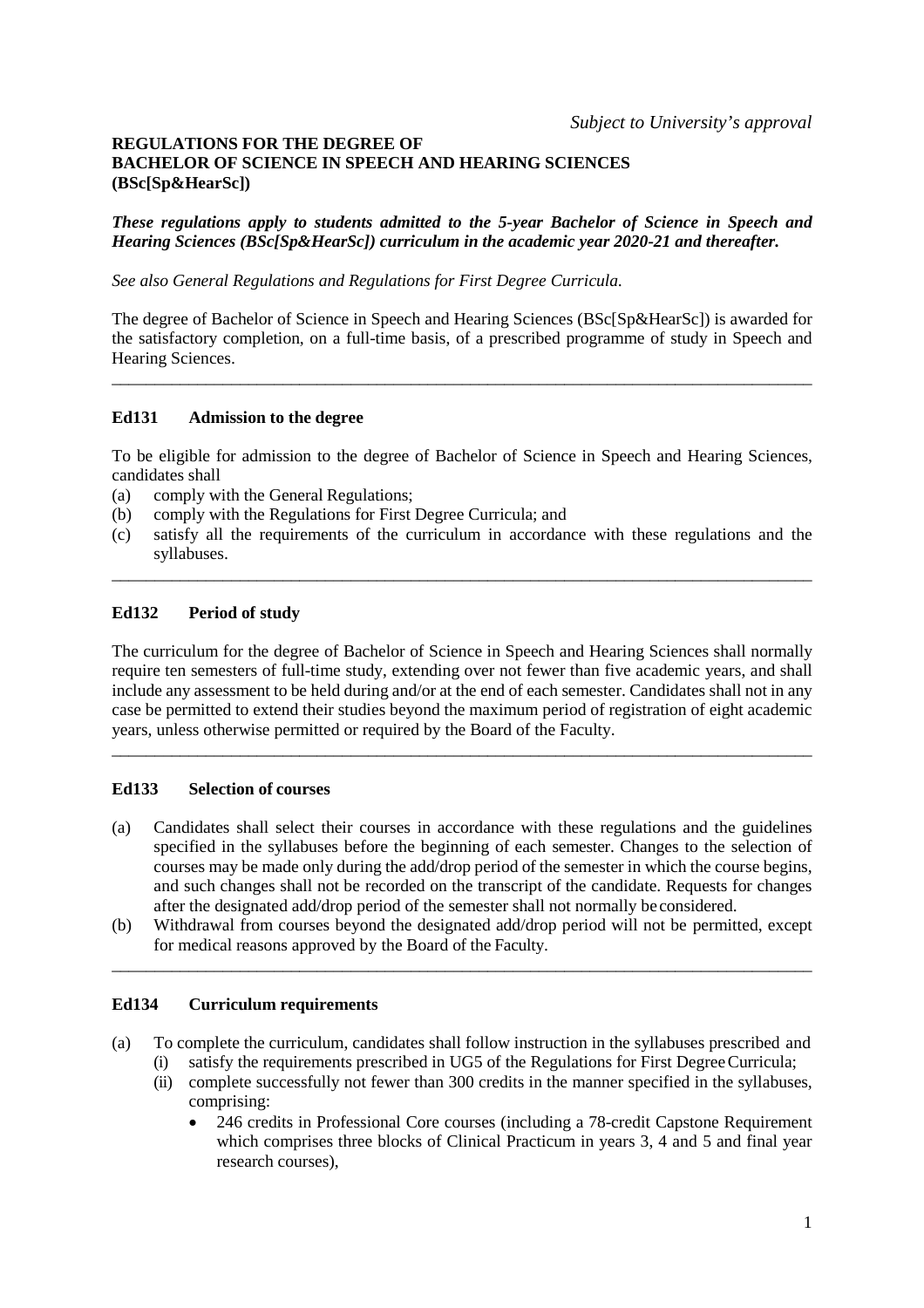- 18 credits in language enhancement courses, including 6 credits in Core University English<sup>[1](#page-1-0)</sup>, 6 credits in English in the Discipline and 6 credits in a Chinese language enhancement course, and
- 36 credits of courses in the Common Core Curriculum, comprising at least one and not more than two courses from each Area of Inquiry with not more than 24 credits of courses being selected within one academic year except where candidates are required to make up for failed credits.
- (b) Candidates shall normally be required to take not fewer than 24 credits nor more than 30 credits in any one semester (except the summer semester) unless otherwise permitted or required by the Board of the Faculty, or except in the last semester of study when the number of outstanding credits required to complete the curriculum requirements may be fewer than 24 credits.
- (c) Candidates may, of their own volition, take additional credits not exceeding 6 credits in each semester, and/or further credits during the summer semester, accumulating up to a maximum of 72 credits in one academic year. With the special permission of the Board of the Faculty, candidates may exceed the annual study load of 72 credits in a given academic year provided that the total number of credits taken does not exceed the maximum curriculum study load of 360 credits for the normative period of study specified in the curriculum regulations, save as provided for under Ed134(d).
- (d) Where candidates are required to make up for failed credits, the Board of the Faculty may give permission for candidates to exceed the annual study load of 72 credits provided that the total number of credits taken does not exceed the maximum curriculum study load of 576 credits for the maximum period of registration specified in these regulations.

\_\_\_\_\_\_\_\_\_\_\_\_\_\_\_\_\_\_\_\_\_\_\_\_\_\_\_\_\_\_\_\_\_\_\_\_\_\_\_\_\_\_\_\_\_\_\_\_\_\_\_\_\_\_\_\_\_\_\_\_\_\_\_\_\_\_\_\_\_\_\_\_\_\_\_\_\_\_\_\_\_\_

# **Ed135 Advanced standing and credit transfer**

- (a) Advanced standing may be granted to candidates in recognition of studies completed successfully before admission to the curriculum in accordance with UG2 of the Regulations for First Degree Curricula. Credits granted for advanced standing shall not be included in the calculation of the GPA but will be recorded on the transcript of thecandidate.
- (b) Candidates may, with the approval of the Board of the Faculty, transfer credits for courses completed at other institutions at any time during their candidature. The number of transferred credits will be recorded on the transcript of the candidate, but the results of courses completed at other institutions shall not be included in the calculation of the GPA. The number of credits to be transferred shall not exceed half of the total credits normally required under the degree curriculum of the candidates during their candidature at the University.

\_\_\_\_\_\_\_\_\_\_\_\_\_\_\_\_\_\_\_\_\_\_\_\_\_\_\_\_\_\_\_\_\_\_\_\_\_\_\_\_\_\_\_\_\_\_\_\_\_\_\_\_\_\_\_\_\_\_\_\_\_\_\_\_\_\_\_\_\_\_\_\_\_\_\_\_\_\_\_\_\_\_

## **Ed136 Assessment and grades**

- (a) Candidates shall be assessed for each of the courses for which they have registered and assessment may be conducted in any combination of coursework, written examinations and/or other assessable activities. Only passed courses will earn credits. Grades shall be awarded in accordance with UG8 of the Regulations for First Degree Curricula.
- (b) Courses in which candidates are given an F grade shall be recorded on the transcript of the candidate, together with the new grade if the candidate is re-examined as a second attempt or retakes the failed course. All failed grades shall be included in calculating the GPA and shall be taken into account for the purposes of determining eligibility for award of the BSc(Sp&HearSc) degree, honours classification and whether a candidate shall be recommended for discontinuation of studies.
- (c) Candidates shall not be permitted to repeat a course for which they have received a D grade or

<span id="page-1-0"></span><sup>&</sup>lt;sup>1</sup> Candidates who have achieved Level 5 or above in English Language in the Hong Kong Diploma of Secondary Education Examination, or equivalent, are exempted from this requirement, and Core University English is optional. Those who do not take this course should take an elective course in lieu.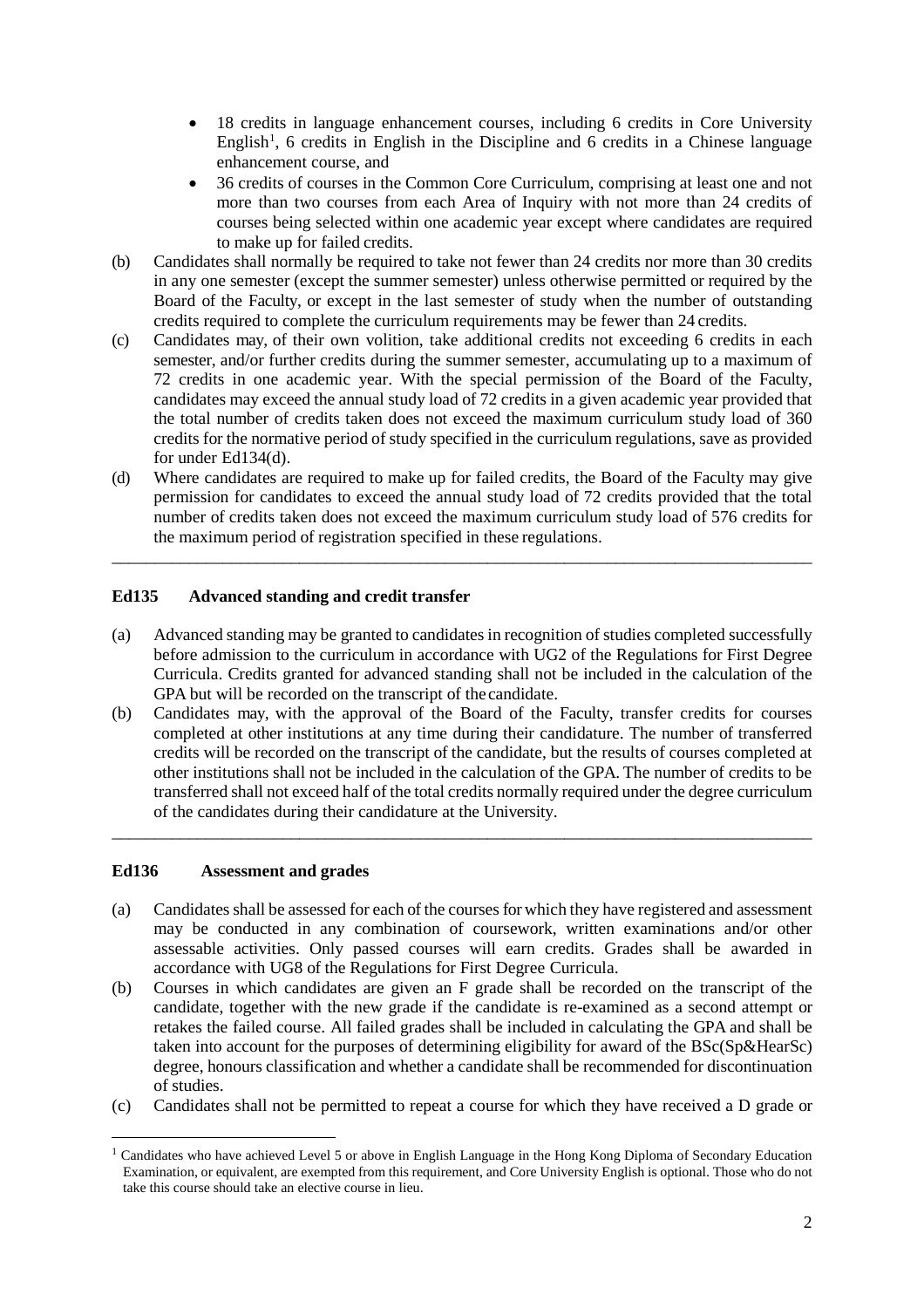above for the purpose of upgrading.

(d) There shall be no appeal against the results of examinations and all other forms of assessment. \_\_\_\_\_\_\_\_\_\_\_\_\_\_\_\_\_\_\_\_\_\_\_\_\_\_\_\_\_\_\_\_\_\_\_\_\_\_\_\_\_\_\_\_\_\_\_\_\_\_\_\_\_\_\_\_\_\_\_\_\_\_\_\_\_\_\_\_\_\_\_\_\_\_\_\_\_\_\_\_\_\_

# **Ed137 Absence from examination**

Candidates who are unable, because of illness or other acceptable reason, to be present at the written examination of any course may apply for permission to present themselves at a supplementary examination of the same course to be held before the beginning of the First Semester of the following academic year. Any such application shall be made within two weeks of the first day of the candidate's absence from any examination. Any supplementary examination shall be part of that academic year's examinations, and the provisions made in these regulations for failure at the first attempt shall apply accordingly.

\_\_\_\_\_\_\_\_\_\_\_\_\_\_\_\_\_\_\_\_\_\_\_\_\_\_\_\_\_\_\_\_\_\_\_\_\_\_\_\_\_\_\_\_\_\_\_\_\_\_\_\_\_\_\_\_\_\_\_\_\_\_\_\_\_\_\_\_\_\_\_\_\_\_\_\_\_\_\_\_\_\_

# **Ed138 Retaking / re-examination of failed course(s)**

- (a) Candidates who have failed to satisfy the examiners in course(s), buthave
	- completed successfully 36 or more credits in two consecutive semesters (not including the summer semester), except where candidates are not required to take such a number of credits in the two given semesters; and
	- achieved an average Semester GPA of 1.0 or higher for two consecutive semesters (not including the summer semester),
	- shall be required, as specified by the relevant Board of Examiners:
	- (i) to undergo re-assessment(s)/re-examination(s) in the failed course(s) to be held no later than the end of the following semester (not including the summer semester); or
	- (ii) to re-submit failed coursework, without having to repeat the same course of instruction; or
	- (iii) to repeat the failed course(s) by undergoing instruction and satisfying theassessments.
- (b) Candidates shall not be permitted to retake a failed course or present themselves for reexamination as a second attempt if they have otherwise satisfied all the requirements stipulated in these regulations for the award of the BSc(Sp&HearSc) degree.

\_\_\_\_\_\_\_\_\_\_\_\_\_\_\_\_\_\_\_\_\_\_\_\_\_\_\_\_\_\_\_\_\_\_\_\_\_\_\_\_\_\_\_\_\_\_\_\_\_\_\_\_\_\_\_\_\_\_\_\_\_\_\_\_\_\_\_\_\_\_\_\_\_\_\_\_\_\_\_\_\_\_

# **Ed139 Failure in re-examination**

- (a) Candidates who have failed to satisfy the examiners at re-assessment(s)/re-examination(s), granted under Regulation Ed138, of Professional Core course(s) of more than 12 credits shall normally be recommended for discontinuation of their studies in accordance with Regulation Ed140(c).
- (b) Candidates who have failed to satisfy the examiners at a supplementary examination granted under Regulation Ed137 shall be permitted to present themselves for re-assessment, in accordance with Ed138 as directed by the Board of Examiners.

\_\_\_\_\_\_\_\_\_\_\_\_\_\_\_\_\_\_\_\_\_\_\_\_\_\_\_\_\_\_\_\_\_\_\_\_\_\_\_\_\_\_\_\_\_\_\_\_\_\_\_\_\_\_\_\_\_\_\_\_\_\_\_\_\_\_\_\_\_\_\_\_\_\_\_\_\_\_\_\_\_\_

## **Ed140 Discontinuation**

Unless otherwise permitted by the Board of the Faculty, candidates shall be recommended for discontinuation of their studies if they have

- (a) failed to complete successfully 36 or more credits in two consecutive semesters (not including the summer semester), except where candidates are not required to take such a number of credits in the two given semesters; or
- (b) failed to achieve an average Semester GPA of 1.0 or higher for two consecutive semesters (not including the summer semester); or
- (c) failed to satisfy the examiners at re-assessment(s)/re-examination(s) of Professional Core course(s) granted under Regulation Ed138 of more than 12 credits; or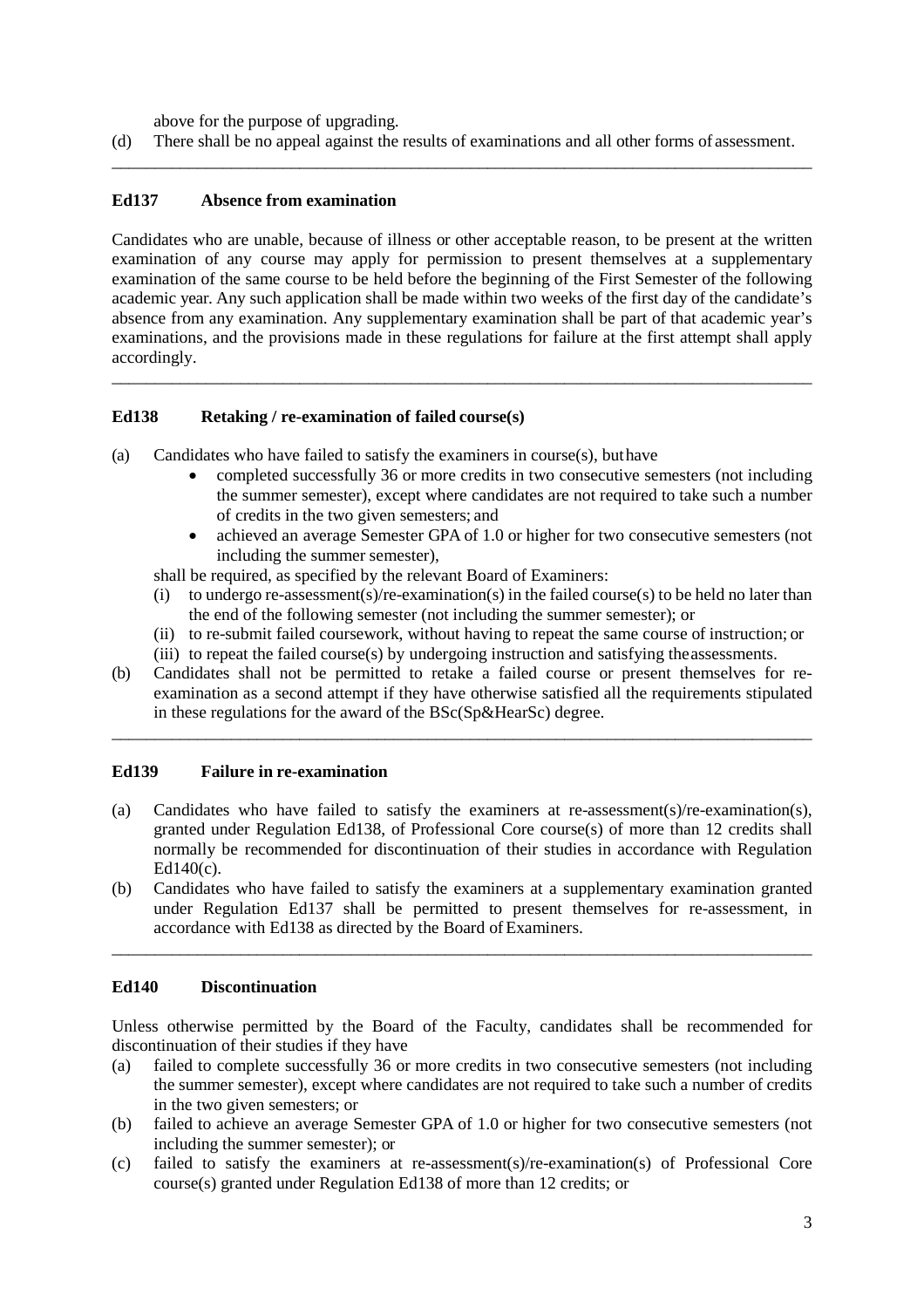(d) exceeded the maximum period of registration specified in Ed132.

#### **Ed141 Award of degree and honours classifications**

(a) To be eligible for the award of the degree of Bachelor of Science in Speech and Hearing Sciences, candidates shall have successfully completed the curriculum as stipulated under Regulation Ed134.

\_\_\_\_\_\_\_\_\_\_\_\_\_\_\_\_\_\_\_\_\_\_\_\_\_\_\_\_\_\_\_\_\_\_\_\_\_\_\_\_\_\_\_\_\_\_\_\_\_\_\_\_\_\_\_\_\_\_\_\_\_\_\_\_\_\_\_\_\_\_\_\_\_\_\_\_\_\_\_\_\_\_

(b) Honours classifications for the degree of Bachelor of Science in Speech and Hearing Sciences shall be awarded in five divisions: First Class Honours, Second Class Honours Division One, Second Class Honours Division Two, Third Class Honours and Pass. The classification of honours shall be determined by the Board of Examiners for the degree in accordance with the following Graduation GPA scores (GGPA) stipulated in UG9(a) of Regulations for First Degree Curricula, with all courses taken (including failed courses, but not including courses approved by the Senate graded as 'Pass/Fail') carrying weightings which are proportionate to their credit values<sup>[2](#page-3-0)</sup>:

| Class of honours           | CGPA range      |
|----------------------------|-----------------|
| <b>First Class Honours</b> | $3.60 - 4.30$   |
| Second Class Honours       | $(2.40 - 3.59)$ |
| Division One               | $3.00 - 3.59$   |
| Division Two               | $2.40 - 2.99$   |
| <b>Third Class Honours</b> | $1.70 - 2.39$   |
| Pass                       | $1.00 - 1.69$   |

- (c) Honours classification may not be determined solely on the basis of a candidate's Graduation GPA and the Board of Examiners for the degree may, at its absolute discretion and with justification, award a higher class of honours to a candidate deemed to have demonstrated meritorious academic achievement but whose Graduation GPA falls below the range stipulated above of the higher classification by not more than 0.1 Grade Point.
- (d) A list of candidates who have successfully completed all degree requirements shall be posted on Faculty notice boards. \_\_\_\_\_\_\_\_\_\_\_\_\_\_\_\_\_\_\_\_\_\_\_\_\_\_\_\_\_\_\_\_\_\_\_\_\_\_\_\_\_\_\_\_\_\_\_\_\_\_\_\_\_\_\_\_\_\_\_\_\_\_\_\_\_\_\_\_\_\_\_\_\_\_\_\_\_\_\_\_\_\_

<span id="page-3-0"></span> $2$  For students in the 2017-18 intake and thereafter who have successfully completed six Common Core courses, the calculation of Graduation GPA is subject to the proviso that either five Common Core courses with the highest grades (covering all four Areas of Inquiry), or all six courses will be counted towards Graduation GPA, depending on which generates the higher Graduation GPA.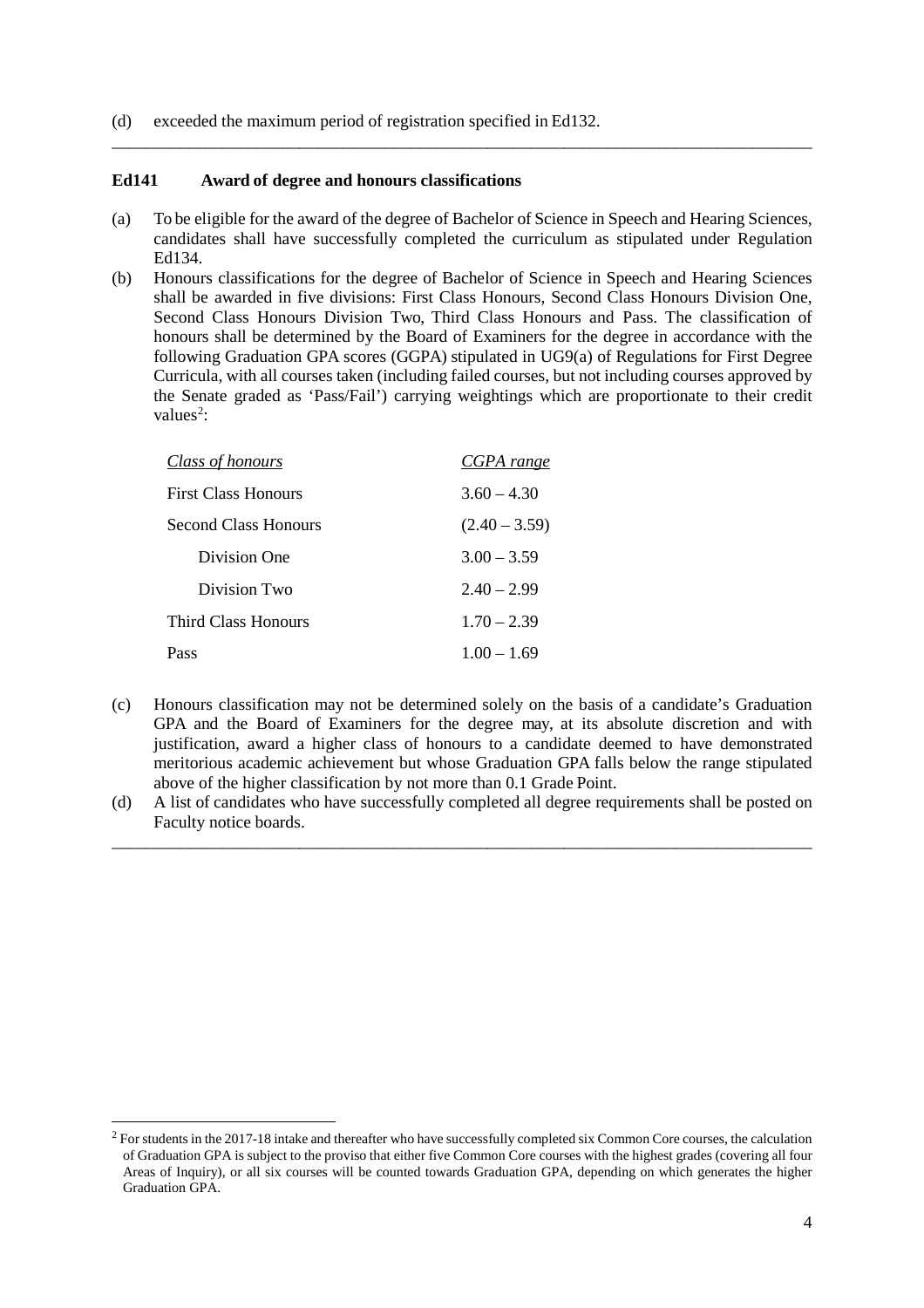# **SYLLABUSES FOR THE DEGREE OF BACHELOR OF SCIENCE IN SPEECH AND HEARING SCIENCES (BSc[Sp&HearSc])**

The syllabus provides descriptors for every course. Students must take:

- 246 credits in Professional Core courses (including a 78-credit Capstone Requirement which comprises three blocks of Clinical Practicum in Years 3, 4 and 5 and final year research courses);
- [1](#page-4-0)8 credits in language enhancement courses, including 6 credits in Core University English<sup>1</sup>, 6 credits in English in the Discipline and 6 credits in Chinese language enhancement; and
- 36 credits of courses in the Common Core Curriculum, comprising at least one and not more than two courses from each Area of Inquiry with not more than 24 credits of courses being selected within one academic year except where candidates are required to make up for failed credits.

All courses in communication and swallowing disorders are underpinned by a conceptual framework that recognises the importance to the profession of evidence-based practice and the World Health Organization's International Classification of Functioning, Disability and Health. People with communication and swallowing disorders are considered throughout our courses from the perspective of Bronfenbrenner's Bio-Ecological Systems Theory.

Courses in the first two years build a foundation for subsequent academic and clinical courses in child and adult communication and swallowing disorders in Years 3 and 4 respectively, with Year 5 culminating in capstone clinical and research courses.

\_\_\_\_\_\_\_\_\_\_\_\_\_\_\_\_\_\_\_\_\_\_\_\_\_\_\_\_\_\_\_\_\_\_\_\_\_\_\_\_\_\_\_\_\_\_\_\_\_\_\_\_\_\_\_\_\_\_\_\_\_\_\_\_\_\_\_\_\_\_\_\_\_\_\_\_\_\_\_\_\_\_

\_\_\_\_\_\_\_\_\_\_\_\_\_\_\_\_\_\_\_\_\_\_\_\_\_\_\_\_\_\_\_\_\_\_\_\_\_\_\_\_\_\_\_\_\_\_\_\_\_\_\_\_\_\_\_\_\_\_\_\_\_\_\_\_\_\_\_\_\_\_\_\_\_\_\_\_\_\_\_\_\_\_

# **FIRST YEAR**

## **SHSC1031 Human Development for Speech and Hearing Sciences** (6 credits)

This course provides an introduction to human development across the lifespan, from embryo through late life. The physical, cognitive, language, social, and personality changes at each stage will be explored with key milestones and prominent theories discussed. Bronfenbrenner's Bio-Ecological Systems Theory will be a common thread that runs through this course, allowing students to explore the complex relationship between individuals and the many contextual variables that shape their development at each stage of life.

\_\_\_\_\_\_\_\_\_\_\_\_\_\_\_\_\_\_\_\_\_\_\_\_\_\_\_\_\_\_\_\_\_\_\_\_\_\_\_\_\_\_\_\_\_\_\_\_\_\_\_\_\_\_\_\_\_\_\_\_\_\_\_\_\_\_\_\_\_\_\_\_\_\_\_\_\_\_\_\_\_\_

Assessment: 100% coursework.

## **SHSC1032 Clinical Linguistics I: Semantics and Syntax** (6 credits)

This course is the first two whose purpose is to introduce linguistics—the scientific study of language to speech and language therapy students. The course begins with a general overview of language and its main linguistic components and then focuses on three specific areas: semantics, English grammar, and Cantonese grammar. Basic descriptive frameworks are presented in each area for the purpose of providing students with the linguistic foundations necessary for clinical applications related to assessment and intervention of people with communication disorders. Assessment: 100% coursework.

<span id="page-4-0"></span><sup>1</sup> Candidates who have achieved Level 5 or above in English Language in the Hong Kong Diploma of Secondary Education Examination, or equivalent, are exempted from this requirement, and Core University English is optional. Those who do not take this course should take an elective course in lieu.

\_\_\_\_\_\_\_\_\_\_\_\_\_\_\_\_\_\_\_\_\_\_\_\_\_\_\_\_\_\_\_\_\_\_\_\_\_\_\_\_\_\_\_\_\_\_\_\_\_\_\_\_\_\_\_\_\_\_\_\_\_\_\_\_\_\_\_\_\_\_\_\_\_\_\_\_\_\_\_\_\_\_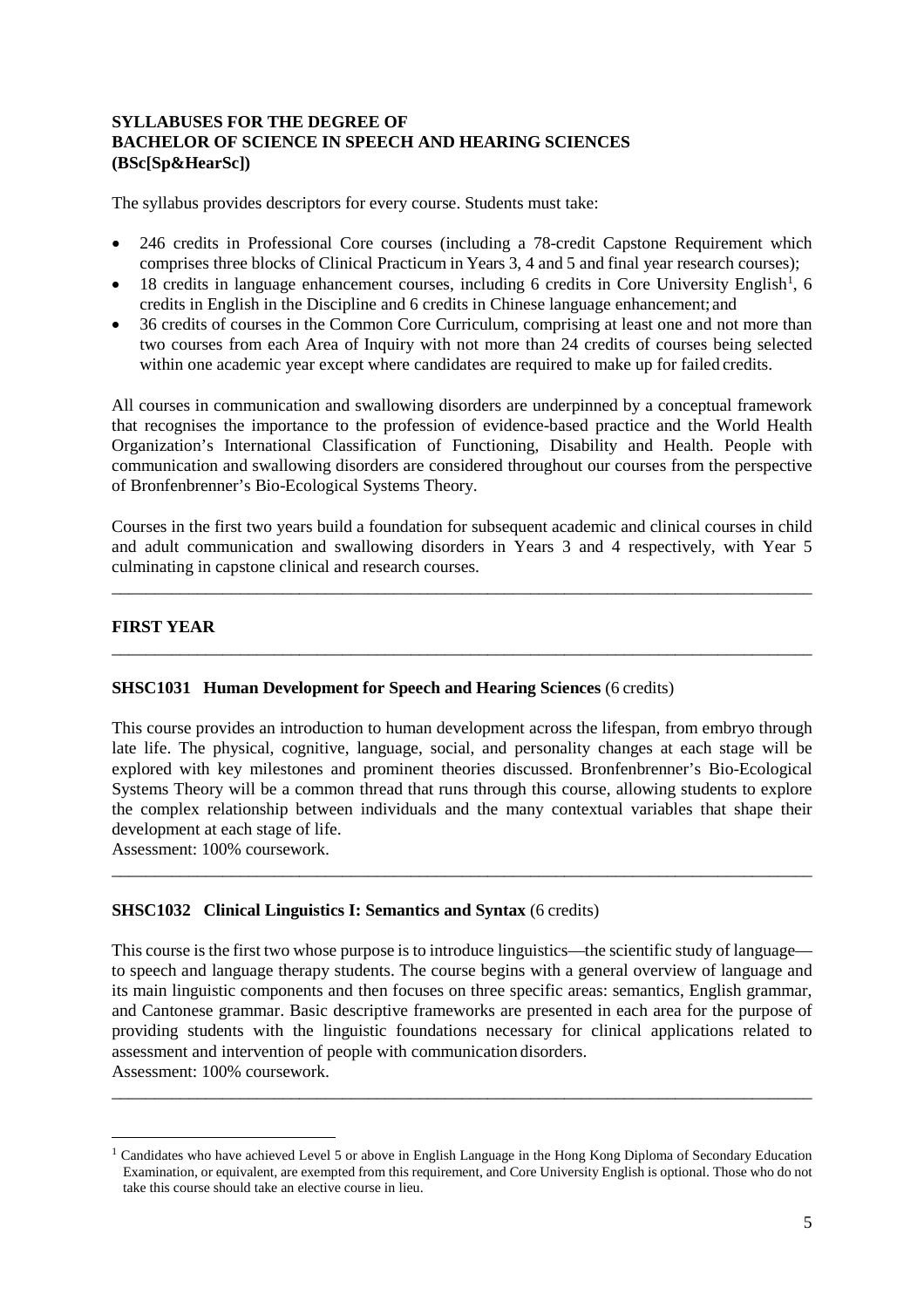## **SHSC1033 Introduction to Communication Disorders** (6 credits)

This course extends students' learning from the first semester course Human Development by applying Bronfenbrenner's Bio-Ecological Model to a person-centred approach to the study of communication and swallowing disorders across the lifespan. This course provides a) a brief overview of how and when children achieve communication competence, and b) two methods of behavioural observation (time sampling and item sampling), and  $c)$  an overview of the communication and swallowing disorders through the lens of the World Health Organization's International Classification of Functioning, Disability and Health (ICF) framework. Students will learn the basics of human communication and communication breakdown and apply the ICF framework to cases. The course involves observation and analysis of the effectiveness of human communication.

Assessment: 100% coursework.

## **SHSC1034 Anatomy and Physiology for Speech and Hearing** (6 credits)

This course will enable the students to learn about the anatomy and physiology of the speech, language and swallowing mechanism, and the hearing system, through lectures, video review, and small-group discussion and reporting.

\_\_\_\_\_\_\_\_\_\_\_\_\_\_\_\_\_\_\_\_\_\_\_\_\_\_\_\_\_\_\_\_\_\_\_\_\_\_\_\_\_\_\_\_\_\_\_\_\_\_\_\_\_\_\_\_\_\_\_\_\_\_\_\_\_\_\_\_\_\_\_\_\_\_\_\_\_\_\_\_\_\_

\_\_\_\_\_\_\_\_\_\_\_\_\_\_\_\_\_\_\_\_\_\_\_\_\_\_\_\_\_\_\_\_\_\_\_\_\_\_\_\_\_\_\_\_\_\_\_\_\_\_\_\_\_\_\_\_\_\_\_\_\_\_\_\_\_\_\_\_\_\_\_\_\_\_\_\_\_\_\_\_\_\_

Assessment: 100% examination.

## **SHSC1035 Clinical Linguistics II: Phonetics** (6 credits)

In this introductory course, students learn to describe and analyse English and Cantonese consonant and vowel productions using appropriate phonetic terminology, transcribe English and Cantonese speech sounds using the International Phonetic Alphabet, describe variations in consonant and vowel productions in connected speech, and recognise variations in dialectal and disordered speech. Assessment: 100% coursework.

\_\_\_\_\_\_\_\_\_\_\_\_\_\_\_\_\_\_\_\_\_\_\_\_\_\_\_\_\_\_\_\_\_\_\_\_\_\_\_\_\_\_\_\_\_\_\_\_\_\_\_\_\_\_\_\_\_\_\_\_\_\_\_\_\_\_\_\_\_\_\_\_\_\_\_\_\_\_\_\_\_\_

## **COMMON CORE CURRICULUM** (24 credits)

Candidates should normally take 24 credits of courses in the Common Core Curriculum in the first year. \_\_\_\_\_\_\_\_\_\_\_\_\_\_\_\_\_\_\_\_\_\_\_\_\_\_\_\_\_\_\_\_\_\_\_\_\_\_\_\_\_\_\_\_\_\_\_\_\_\_\_\_\_\_\_\_\_\_\_\_\_\_\_\_\_\_\_\_\_\_\_\_\_\_\_\_\_\_\_\_\_\_

\_\_\_\_\_\_\_\_\_\_\_\_\_\_\_\_\_\_\_\_\_\_\_\_\_\_\_\_\_\_\_\_\_\_\_\_\_\_\_\_\_\_\_\_\_\_\_\_\_\_\_\_\_\_\_\_\_\_\_\_\_\_\_\_\_\_\_\_\_\_\_\_\_\_\_\_\_\_\_\_\_\_

## **LANGUAGE ENHANCEMENT COURSE**

#### **CAES1000 Core University English** (6 credits)

(Candidates who have achieved Level 5 or above in English Language in the Hong Kong Diploma of Secondary Education Examination, or equivalent, are exempted from this requirement, and Core University English is optional. Those who do not take this course should take an elective course in lieu.)

The Core University English (CUE) course aims to enhance first-year students' academic English language proficiency in the university context. CUE focuses on developing students' academic English language skills for the Common Core Curriculum. These include the language skills needed to understand and produce spoken and written academic texts, express academic ideas and concepts clearly and in a well-structured manner and search for and use academic sources of information in their writing and speaking. Four online-learning modules through the Moodle platform on academic speaking, academic grammar, academic vocabulary, citation and referencing skills and avoiding plagiarism will be offered to students to support their English learning. This course will help students to participate more effectively in their first-year university studies in English, thereby enriching their first-year experience.

\_\_\_\_\_\_\_\_\_\_\_\_\_\_\_\_\_\_\_\_\_\_\_\_\_\_\_\_\_\_\_\_\_\_\_\_\_\_\_\_\_\_\_\_\_\_\_\_\_\_\_\_\_\_\_\_\_\_\_\_\_\_\_\_\_\_\_\_\_\_\_\_\_\_\_\_\_\_\_\_\_\_

Assessment: 100% coursework.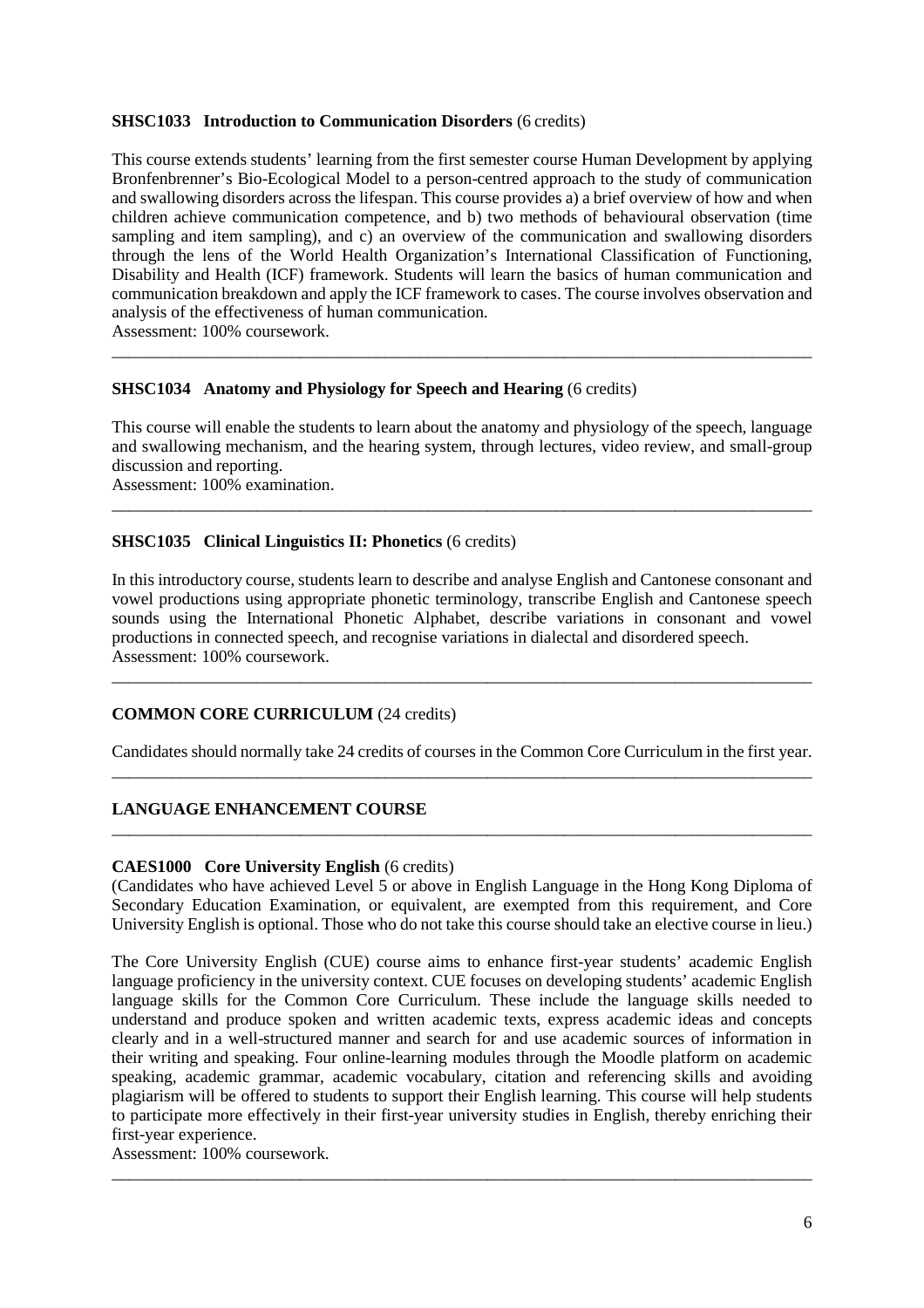#### **SHSC2031 Neurology and Neuroscience** (6 credits)

This course provides an introductory orientation to the nervous system, the neuroscience technologies for examining and studying the brain, and a background to neurological conditions following brain damage. Students will also be introduced to clinical methods and investigative tools to achieve an understanding of the neurological factors underlying communication disorders. Assessment: 40% coursework and 60% examination.

\_\_\_\_\_\_\_\_\_\_\_\_\_\_\_\_\_\_\_\_\_\_\_\_\_\_\_\_\_\_\_\_\_\_\_\_\_\_\_\_\_\_\_\_\_\_\_\_\_\_\_\_\_\_\_\_\_\_\_\_\_\_\_\_\_\_\_\_\_\_\_\_\_\_\_\_\_\_\_\_\_\_

\_\_\_\_\_\_\_\_\_\_\_\_\_\_\_\_\_\_\_\_\_\_\_\_\_\_\_\_\_\_\_\_\_\_\_\_\_\_\_\_\_\_\_\_\_\_\_\_\_\_\_\_\_\_\_\_\_\_\_\_\_\_\_\_\_\_\_\_\_\_\_\_\_\_\_\_\_\_\_\_\_\_

#### **SHSC2032 Research Methods and Statistics for Speech and Hearing Sciences** (6 credits)

This course combines lectures with tutorials. The lectures provide students with an introduction of basic concepts of statistics, statistical reasoning and different types of statistical tests including tests for differences (t-test, ANOVA), tests for association (i.e., correlation, Chi-square) and predictive modelling (i.e., regression). The tutorials help students understand, apply and exercise the lecture content, and also provide demonstrations of using statistical software (e.g., SPSS) to perform statistical tests commonly used in communication sciences. Students will develop a basic understanding of the statistical information presented in published research literature, learn to choose and compute statistical tests for different types of data, and gain the skills to analyse the data using statistical software and interpret and translate statistical test results for reports and presentation.

\_\_\_\_\_\_\_\_\_\_\_\_\_\_\_\_\_\_\_\_\_\_\_\_\_\_\_\_\_\_\_\_\_\_\_\_\_\_\_\_\_\_\_\_\_\_\_\_\_\_\_\_\_\_\_\_\_\_\_\_\_\_\_\_\_\_\_\_\_\_\_\_\_\_\_\_\_\_\_\_\_\_

Assessment: 40% coursework and 60% examination.

#### **SHSC2033 Evidence-Based Practice in Speech-Language Therapy** (6 credits)

Evidence-based practice (EBP) is, in part, the conscientious, explicit and judicious use of current best evidence in making decisions about the care of individual clients (Centre for Evidence-Based Medicine, Oxford). Having its origins in the fields of medicine and clinical epidemiology, EBP is a growing part of speech and language therapy. This course will develop students' knowledge and skills in this area by introducing them to ways of judging the value of assessment procedures and intervention practices in speech and language sciences.

This course will introduce students to the principles and methods of EBP. Students will learn about the structure of research papers and how they get reviewed and published. Students will develop knowledge of intervention research designs ranging from single-subject designs to randomised controlled trials. Students will learn how to judge the value of intervention and assessment research evidence and clinical practice evidence in relation to their clients' unique values and circumstances. Students will learn how to monitor the extent to which standards of best practice are being implemented. Students will also develop skills in searching for and critically appraising research evidence and present a critical review of evidence related to a specific area of clinical interest to them.

\_\_\_\_\_\_\_\_\_\_\_\_\_\_\_\_\_\_\_\_\_\_\_\_\_\_\_\_\_\_\_\_\_\_\_\_\_\_\_\_\_\_\_\_\_\_\_\_\_\_\_\_\_\_\_\_\_\_\_\_\_\_\_\_\_\_\_\_\_\_\_\_\_\_\_\_\_\_\_\_\_\_

Assessment: 100% coursework.

# **SHSC2034 Speech Science** (6 credits)

This course introduces students to basic concepts and principles of sounds, speech acoustics, speech analysis and speech perception. Simple acoustical and physiological measurements and the related instrumentation will be covered. Hands on experience on data acquisition and analyses will be provided. Upon completion of the course, the students will be able to carry out basic acoustic recording, segmentation, time-domain and frequency-domain analyses and simple synthesis. Assessment: 100% coursework.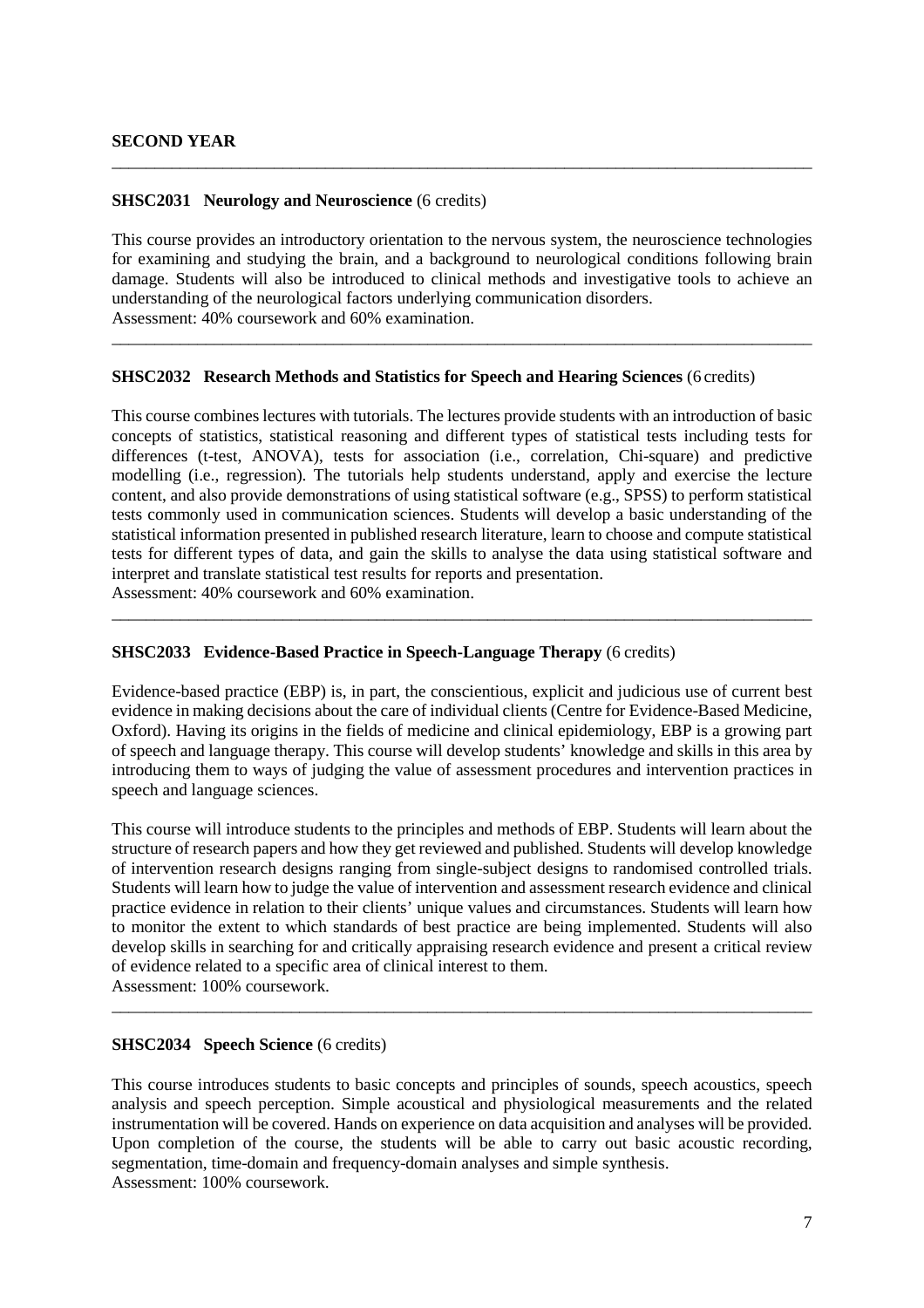#### **SHSC2035 Cognition and Language Processing** (6 credits)

This course provides a background to the cognitive mechanisms underlying normal language functions including speaking, comprehending, reading and writing. Discussion will cover cognitive components including attention, memory, executive function, concept learning, judgement, decision- making, and models of language processing at different linguistic levels. Students will also be introduced to behavioural and brain-imaging methods as investigative tools to achieve an understanding of the cognitive principles underlying normal language performance. Assessment: 100% coursework.

\_\_\_\_\_\_\_\_\_\_\_\_\_\_\_\_\_\_\_\_\_\_\_\_\_\_\_\_\_\_\_\_\_\_\_\_\_\_\_\_\_\_\_\_\_\_\_\_\_\_\_\_\_\_\_\_\_\_\_\_\_\_\_\_\_\_\_\_\_\_\_\_\_\_\_\_\_\_\_\_\_\_

\_\_\_\_\_\_\_\_\_\_\_\_\_\_\_\_\_\_\_\_\_\_\_\_\_\_\_\_\_\_\_\_\_\_\_\_\_\_\_\_\_\_\_\_\_\_\_\_\_\_\_\_\_\_\_\_\_\_\_\_\_\_\_\_\_\_\_\_\_\_\_\_\_\_\_\_\_\_\_\_\_\_

## **SHSC2038** Introduction to Clinical Practice I (6 credits)

This course introduces students to the principles of ethical practice, the clinical and supervisory processes, the therapeutic process, test administration and CBOS (Competency-based Occupational Standards for Speech Pathologists).

\_\_\_\_\_\_\_\_\_\_\_\_\_\_\_\_\_\_\_\_\_\_\_\_\_\_\_\_\_\_\_\_\_\_\_\_\_\_\_\_\_\_\_\_\_\_\_\_\_\_\_\_\_\_\_\_\_\_\_\_\_\_\_\_\_\_\_\_\_\_\_\_\_\_\_\_\_\_\_\_\_\_

Assessment: 100% coursework.

#### **SHSC2039 Introduction to Clinical Practice II** (6 credits)

This course comprises two components. In the first, students will learn to analyse the psychometric properties of common standardised speech and language tests. Standardised assessment methods will be appraised with respect to internal and external validity, and reliability. In the second component, students will learn about the values and ethics of counselling, and develop basic skills in achieving therapeutic alliance, information collection, goal setting and empathic counselling through the personcentred and family-based approaches. Students will engage in role plays and case discussions to develop and appraise their own communication and interpersonal skills with respect to engaging with clients and their significant others.

\_\_\_\_\_\_\_\_\_\_\_\_\_\_\_\_\_\_\_\_\_\_\_\_\_\_\_\_\_\_\_\_\_\_\_\_\_\_\_\_\_\_\_\_\_\_\_\_\_\_\_\_\_\_\_\_\_\_\_\_\_\_\_\_\_\_\_\_\_\_\_\_\_\_\_\_\_\_\_\_\_\_

Assessment: 100% coursework.

# **LANGUAGE ENHANCEMENT COURSE**

*English in the Discipline*

# **CAES9421 Academic English for Speech & Hearing Sciences Students** (6 credits)

This 6-credit English in the Discipline (ED) course aims to help Speech & Hearing Sciences students to develop their critical reading strategies, report writing and oral presentation skills for disciplinary studies and academic purposes. Students will conduct a small-scale research project on a Speech & Hearing Sciences-related topic of their choice and communicate an argument to an academic audience with appropriate organizational and linguistic features. During the process, students need to collect data by means of interviews, analyze the information they obtain, and present their findings orally and in formal report writing. The course will allow students to practice relevant English language skills for their Final Year Project/Capstone Experience courses.

100% continuous assessment by coursework. \_\_\_\_\_\_\_\_\_\_\_\_\_\_\_\_\_\_\_\_\_\_\_\_\_\_\_\_\_\_\_\_\_\_\_\_\_\_\_\_\_\_\_\_\_\_\_\_\_\_\_\_\_\_\_\_\_\_\_\_\_\_\_\_\_\_\_\_\_\_\_\_\_\_\_\_\_\_\_\_\_\_

## **COMMON CORE CURRICULUM** (12 credits)

Candidates should normally take 12 credits of courses in the Common Core Curriculum.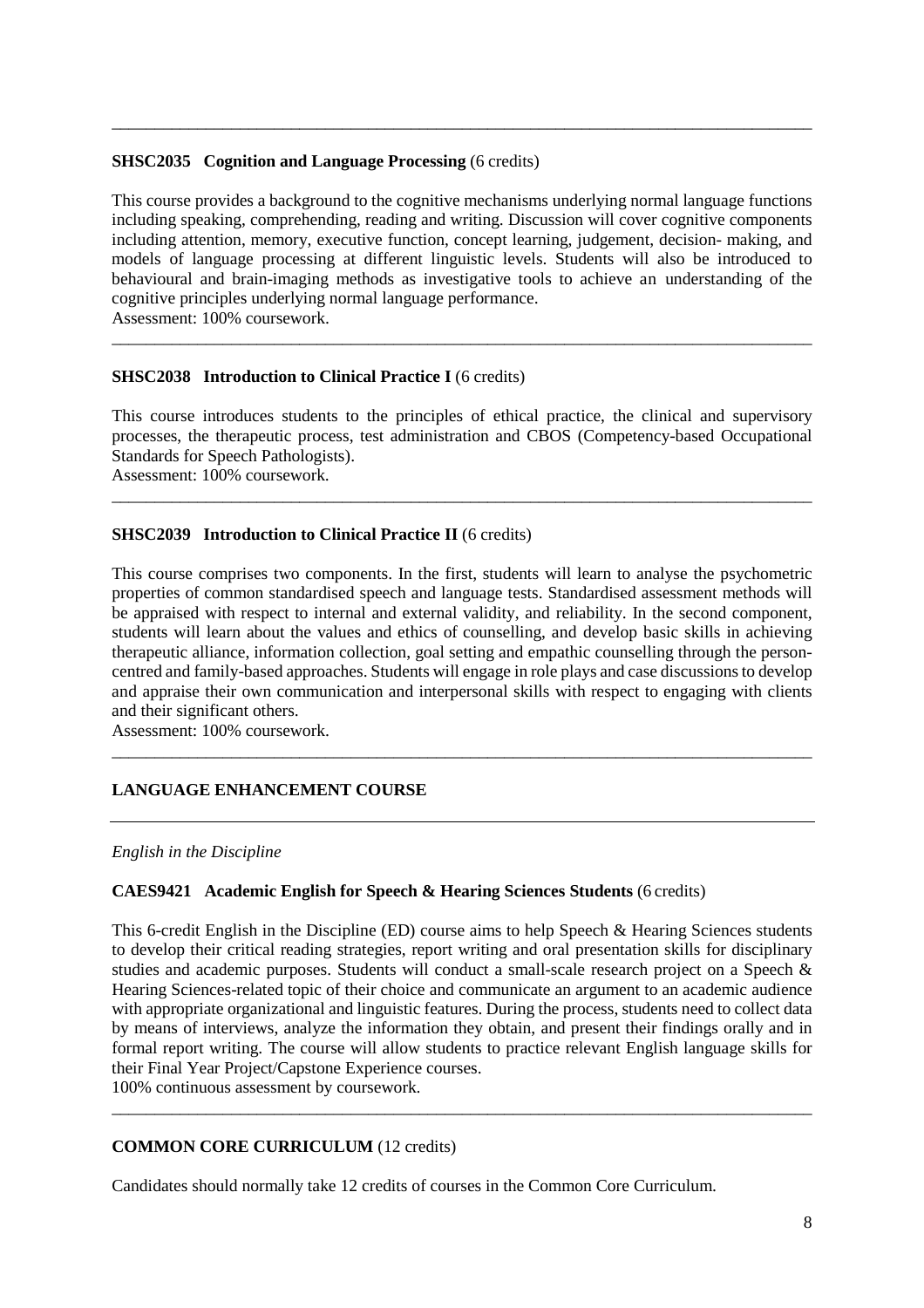# **THIRD YEAR**

## **SHSC3031 Speech Development and Speech Sound Disorders** (6 credits)

This course provides an overview of normal speech sound production and development and speech sound disorders in English- and Cantonese-speaking children. Characteristics, incidence, aetiology and related factors of speech sound disorders in children will be discussed. Students will apply their knowledge from the pre-requisite courses and the newly learned material to apply principles and methods of assessment and methods of intervention for SSD to novel cases. Measurement of treatment efficacy for SSD will be applied at least to one example case. Assessment: 100% coursework.

\_\_\_\_\_\_\_\_\_\_\_\_\_\_\_\_\_\_\_\_\_\_\_\_\_\_\_\_\_\_\_\_\_\_\_\_\_\_\_\_\_\_\_\_\_\_\_\_\_\_\_\_\_\_\_\_\_\_\_\_\_\_\_\_\_\_\_\_\_\_\_\_\_\_\_\_\_\_\_\_\_\_

\_\_\_\_\_\_\_\_\_\_\_\_\_\_\_\_\_\_\_\_\_\_\_\_\_\_\_\_\_\_\_\_\_\_\_\_\_\_\_\_\_\_\_\_\_\_\_\_\_\_\_\_\_\_\_\_\_\_\_\_\_\_\_\_\_\_\_\_\_\_\_\_\_\_\_\_\_\_\_\_\_\_

# **SHSC3032 Language Development and Language Disorders in the Pre-Primary School Years** (6 credits)

\_\_\_\_\_\_\_\_\_\_\_\_\_\_\_\_\_\_\_\_\_\_\_\_\_\_\_\_\_\_\_\_\_\_\_\_\_\_\_\_\_\_\_\_\_\_\_\_\_\_\_\_\_\_\_\_\_\_\_\_\_\_\_\_\_\_\_\_\_\_\_\_\_\_\_\_\_\_\_\_\_\_

The course will begin with an overview of preschool language development in Cantonese Chinese and in English, followed by an introduction to language disorders with a focus on Developmental Language Disorder (DLD) (previously known as Specific Language Impairment). These two sessions are taught with extensive use of video-clips of Cantonese Chinese-speaking children with and without DLD. In the second part of this course, students will learn a framework for the analysis of language samples in Cantonese Chinese, and the principles and procedures of language assessment with a focus on criterionmeasured probe tasks. A key part of this course is on vocabulary and grammar intervention for preprimary children at different development stages. Students will examine the key components of language intervention including goals, procedures, models of service delivery, dosage, activities, and measurement of outcomes, with illustrations from several input-based and output-driven approaches. Students will also learn how book reading may provide a meaningful context for intervention of expressive and receptive language. In addition to expressive language, students will learn how to assess language comprehension and take into account of children's comprehension difficulties in their design of intervention.

Through class activities, students will discuss how to use evidence-based practice in the assessment and intervention of pre-primary children with language disorders, and to apply the WHO's International Classification Framework of Functioning, Disability and Health (ICF) and Vygotsky's zone of proximal development, in making decisions about goals for intervention. Assessment: 100% coursework.

\_\_\_\_\_\_\_\_\_\_\_\_\_\_\_\_\_\_\_\_\_\_\_\_\_\_\_\_\_\_\_\_\_\_\_\_\_\_\_\_\_\_\_\_\_\_\_\_\_\_\_\_\_\_\_\_\_\_\_\_\_\_\_\_\_\_\_\_\_\_\_\_\_\_\_\_\_\_\_\_\_\_

## **SHSC3033 School-Age and Adolescent Language and Literacy Disorders** (6 credits)

This course provides an introduction to theories of language, reading and learning disorders during the school and adolescent years. Later language development including narration and discourse, advances in vocabulary, syntax, and morphology and the development of metalinguistic skills will be reviewed. The course will also examine decoding (English and Chinese) orthography and reading comprehension. Common language, literacy and learning disabilities, and intervention for word skills, reading decoding, reading comprehension, and advanced language will be discussed. Students learn to critically appraise methods of assessment, diagnosis and intervention for communication disorders in later childhood and adolescence.

\_\_\_\_\_\_\_\_\_\_\_\_\_\_\_\_\_\_\_\_\_\_\_\_\_\_\_\_\_\_\_\_\_\_\_\_\_\_\_\_\_\_\_\_\_\_\_\_\_\_\_\_\_\_\_\_\_\_\_\_\_\_\_\_\_\_\_\_\_\_\_\_\_\_\_\_\_\_\_\_\_\_

Assessment: 40% coursework and 60% examination.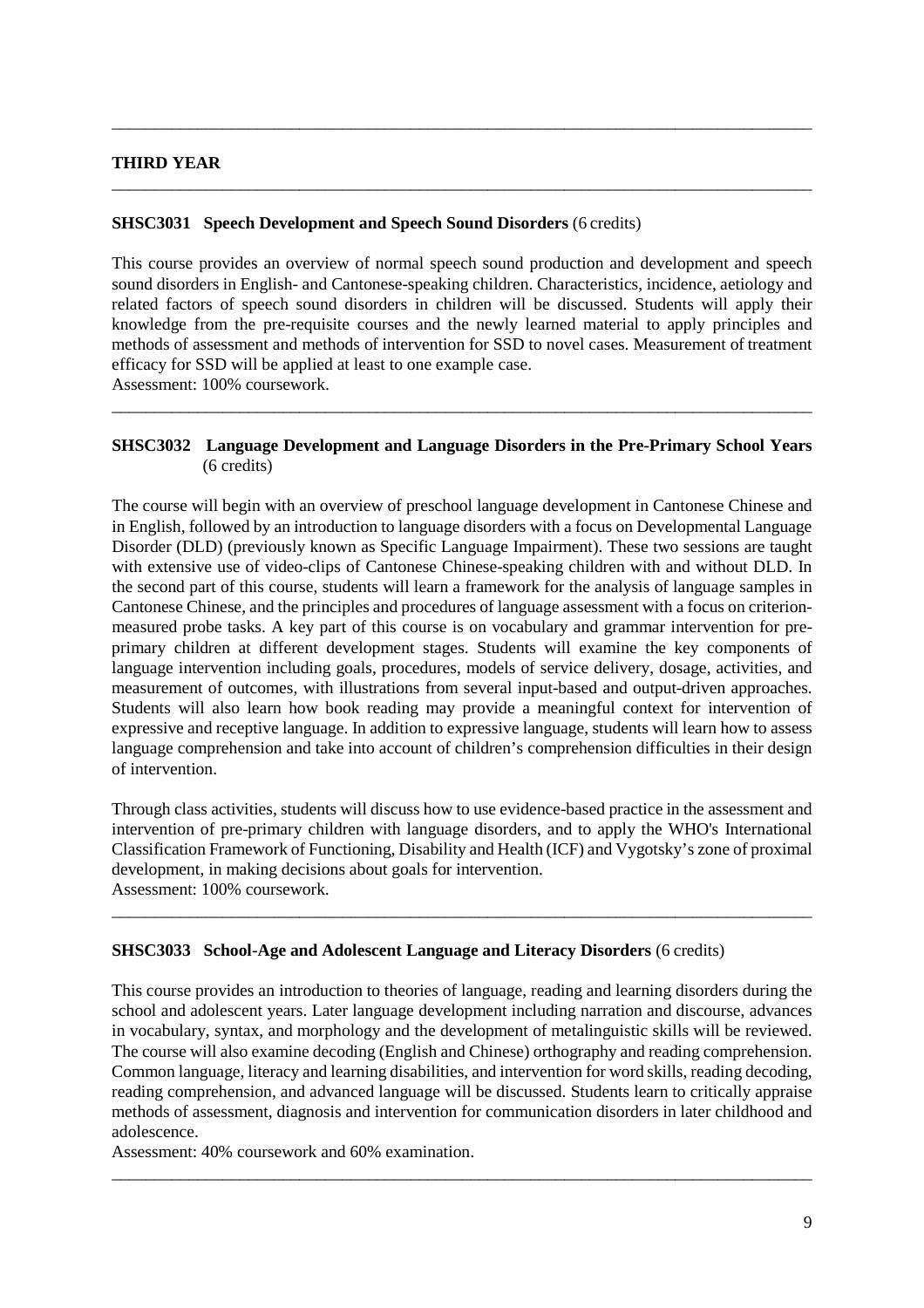## **SHSC3034 Audiology and Aural Rehabilitation** (6 credits)

The course will enable the students to learn about the anatomy and physiology of the speech, language and swallowing mechanism, and the hearing system, through lectures, video review, and small-group discussion and reporting.

\_\_\_\_\_\_\_\_\_\_\_\_\_\_\_\_\_\_\_\_\_\_\_\_\_\_\_\_\_\_\_\_\_\_\_\_\_\_\_\_\_\_\_\_\_\_\_\_\_\_\_\_\_\_\_\_\_\_\_\_\_\_\_\_\_\_\_\_\_\_\_\_\_\_\_\_\_\_\_\_\_\_

Assessment: 44% coursework and 56% examination.

#### **SHSC3035 Complex Cases Paediatric (12 credits)**

In this course students will undertake advanced study in specialised areas of speech-language pathology, with a focus on neurodevelopmental communication disorders. Students will engage in casebased learning to examine a series of challenging clinical cases. Students will apply evidence- based practice and the WHO-ICF framework in determining assessment procedures, differential diagnosis, intervention approaches and intervention effectiveness.

\_\_\_\_\_\_\_\_\_\_\_\_\_\_\_\_\_\_\_\_\_\_\_\_\_\_\_\_\_\_\_\_\_\_\_\_\_\_\_\_\_\_\_\_\_\_\_\_\_\_\_\_\_\_\_\_\_\_\_\_\_\_\_\_\_\_\_\_\_\_\_\_\_\_\_\_\_\_\_\_\_\_

Assessment: 100% coursework.

#### **SHSC3036 Voice Disorders** (6 credits)

In this course students apply the Bronfenbrenner's Bio-Ecological Model, EBP and the World Health Organization's ICF framework in assessing and managing individuals with voice disorders. Students will learn about 1) the causes and classifications of voice disorders across the lifespan; 2) the principles and technical skills of voice assessments from the perceptual, acoustic, aerodynamic and physiological perspectives; 3) the behavioral, psychological, medical and surgical management of voice disorders. Students will understand the importance of multidisciplinary involvements in the assessment and management of voice disorders. They will also realise cutting-edge research and clinical work in the assessment and management of voice disorders. Lectures and practical work will be involved. Assessment: 100% coursework.

\_\_\_\_\_\_\_\_\_\_\_\_\_\_\_\_\_\_\_\_\_\_\_\_\_\_\_\_\_\_\_\_\_\_\_\_\_\_\_\_\_\_\_\_\_\_\_\_\_\_\_\_\_\_\_\_\_\_\_\_\_\_\_\_\_\_\_\_\_\_\_\_\_\_\_\_\_\_\_\_\_\_

\_\_\_\_\_\_\_\_\_\_\_\_\_\_\_\_\_\_\_\_\_\_\_\_\_\_\_\_\_\_\_\_\_\_\_\_\_\_\_\_\_\_\_\_\_\_\_\_\_\_\_\_\_\_\_\_\_\_\_\_\_\_\_\_\_\_\_\_\_\_\_\_\_\_\_\_\_\_\_\_\_\_

## **CLINICAL PRACTICUM**

#### **SHSC3038 Paediatric Clinical Practicum I** (6 credits) (A Capstone Requirement)

This course introduces students to clinical practice with children with speech sound disorders and language disorders across the pre-primary to the secondary school years. Students will learn to provide assessment, interpret and analyse data, and plan intervention under supervision. Students will learn to manage client behaviours and work with parents in the clinic and deliver treatment to clients or their caregivers via telepractice mode. Students will develop Novice level performance in professional competencies and occupational competencies as specified by CBOS in the management of paediatric cases. Students will translate theory to practice and make evidence- based decisions in all aspects of client management, and as demonstrated in reflective-practice discussions. CBOS refers to Competency-based Occupational Standards for Speech Pathologists. Assessment: 100% coursework.

#### **SHSC3039 Paediatric Clinical Practicum II** (12 credits) (A Capstone Requirement)

This course broadens students' experience with a range of paediatric communication disorders, working under supervision at the HKU (KTC) clinic and in community settings in Hong Kong or via telepractice. Students will apply the WHO-ICF framework to the assessment and management of paediatric communication disorders. Students will demonstrate predominately Intermediate level performance in

\_\_\_\_\_\_\_\_\_\_\_\_\_\_\_\_\_\_\_\_\_\_\_\_\_\_\_\_\_\_\_\_\_\_\_\_\_\_\_\_\_\_\_\_\_\_\_\_\_\_\_\_\_\_\_\_\_\_\_\_\_\_\_\_\_\_\_\_\_\_\_\_\_\_\_\_\_\_\_\_\_\_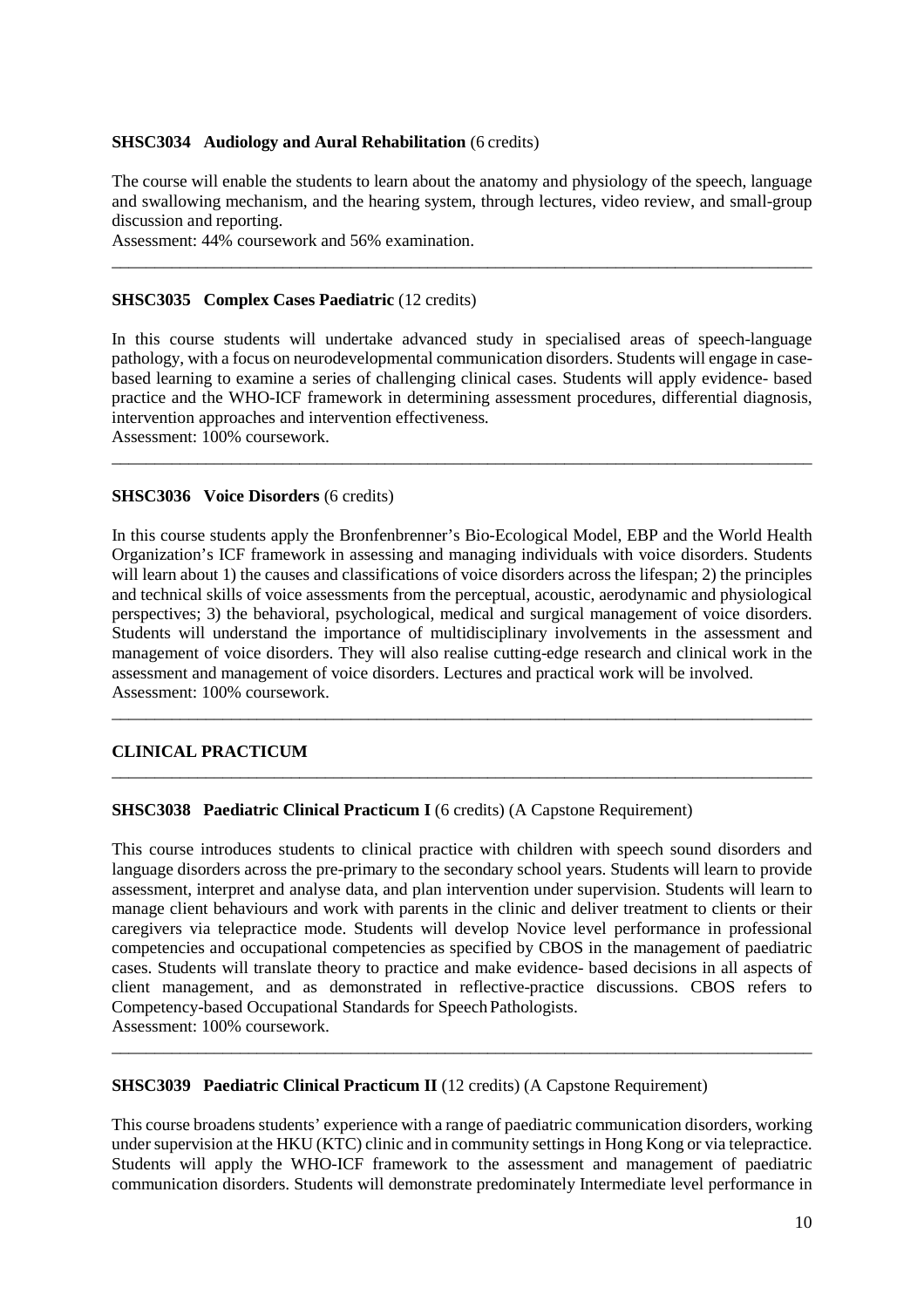professional competencies and occupational competencies as specified by CBOS in the management of paediatric cases. Students may demonstrate Novice level performance in a few competencies. Students will translate theory to practice and make evidence-based decisions in all aspects of client management, and as demonstrated in reflective-practice discussions. Students will engage in critical appraisal of clinical tools and methods. CBOS refers to Competency-based Occupational Standards for Speech Pathologists.

\_\_\_\_\_\_\_\_\_\_\_\_\_\_\_\_\_\_\_\_\_\_\_\_\_\_\_\_\_\_\_\_\_\_\_\_\_\_\_\_\_\_\_\_\_\_\_\_\_\_\_\_\_\_\_\_\_\_\_\_\_\_\_\_\_\_\_\_\_\_\_\_\_\_\_\_\_\_\_\_\_\_

\_\_\_\_\_\_\_\_\_\_\_\_\_\_\_\_\_\_\_\_\_\_\_\_\_\_\_\_\_\_\_\_\_\_\_\_\_\_\_\_\_\_\_\_\_\_\_\_\_\_\_\_\_\_\_\_\_\_\_\_\_\_\_\_\_\_\_\_\_\_\_\_\_\_\_\_\_\_\_\_\_\_

Assessment: 100% coursework.

# **FOURTH YEAR**

#### **SHSC4031 Dysphagia** (6 credits)

This course aims to equip the students with evidence-based principles and practices to provide assessment, management and treatment to individuals with developmental and acquired swallowing disorders. Topics will include the development, structures and functions of the swallowing mechanism, aetiology, assessment, management and treatment of dysphagia. The course will provide students with opportunities to observe and apply the course knowledge to multiple cases of dysphagia. Assessment: 100% coursework.

\_\_\_\_\_\_\_\_\_\_\_\_\_\_\_\_\_\_\_\_\_\_\_\_\_\_\_\_\_\_\_\_\_\_\_\_\_\_\_\_\_\_\_\_\_\_\_\_\_\_\_\_\_\_\_\_\_\_\_\_\_\_\_\_\_\_\_\_\_\_\_\_\_\_\_\_\_\_\_\_\_\_

#### **SHSC4032 Aphasia** (6 credits)

This course introduces students to the characteristics and nature of acquired language disorders, and the major approaches to diagnosis and intervention for individuals with aphasia. Upon completion of the course, students are expected to be able to identify and/or develop tests to evaluate performance at various linguistic levels, functional communication, and life participation of people with aphasia, and select and/or design therapies following the standard of evidence-based practice of language rehabilitation.

\_\_\_\_\_\_\_\_\_\_\_\_\_\_\_\_\_\_\_\_\_\_\_\_\_\_\_\_\_\_\_\_\_\_\_\_\_\_\_\_\_\_\_\_\_\_\_\_\_\_\_\_\_\_\_\_\_\_\_\_\_\_\_\_\_\_\_\_\_\_\_\_\_\_\_\_\_\_\_\_\_\_

Assessment: 100% coursework.

## **SHSC4033 Motor Speech Disorders** (6 credits)

This course will guide the students to acquire an understanding of adult and childhood motor speech disorders, including dysarthria and apraxia of speech. The course will develop the students' proficiency in the clinical assessment and management of individuals with motor speech disorders. Materials will contain the structure and function of the speech production mechanism, evidence-based clinical and instrumental assessment, differential diagnosis and prognosis, evidence-based treatment and the development of intervention goals.

Assessment: 100% coursework.

#### **SHSC4034 Fluency, Laryngectomy and Craniofacial Disorders** (6 credits)

This is an advanced course on three specialised areas of speech pathologies: speech problems related to fluency, laryngectomy and craniofacial anomalies. The first part of the course deals with fluency and its related speech deficits. The course will elaborate on the nature and theories behind stuttering. Students will learn how to distinguish between normal dysfluency and stuttering, stuttering vs. stammering, stuttering in adults vs. children. Assessment and management of stuttering will be taught. The second part of the course is related to laryngeal cancer and laryngectomy. Students will be introduced to the anatomical and physiological substrates, medical and surgical management, objective and subjective assessments and intervention for laryngectomy. The third part of the course focuses on craniofacial anomalies, and speech problems related to cleft of the lip and/or cleft palate. The students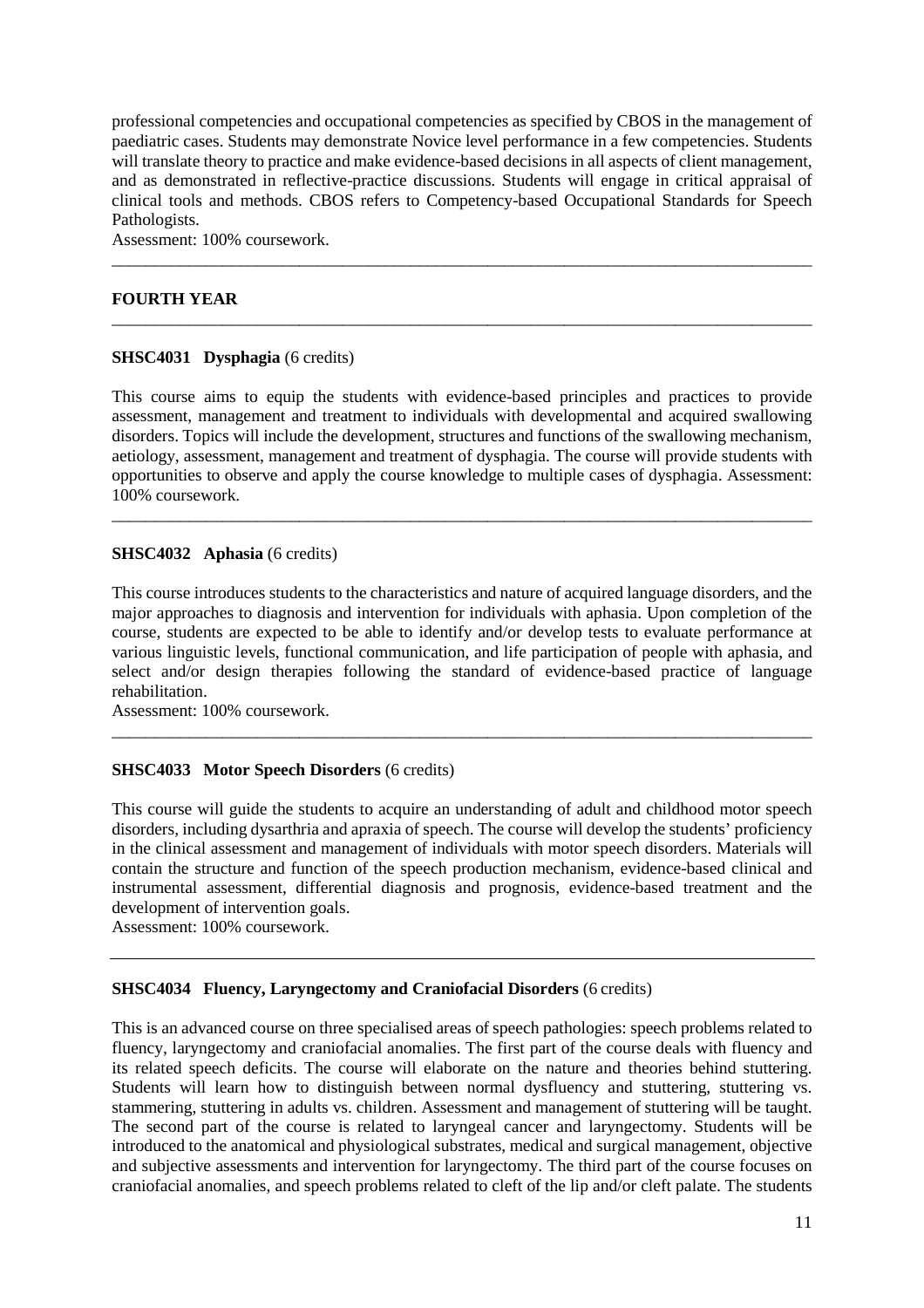will be taught the craniosynostosis, syndromes that are related to cleft lip and/or palate, and velopharyngeal dysfunction. Speech issues related to cleft palate and their assessment and management will be discussed.

Assessment: 100% coursework.

# **SHSC4035 Complex Cases Adult** (12 credits)

In this course students undertake advanced study in specialised areas of speech-language pathology, with a focus on complex communication/swallowing disorders in adults. Students engage in problembased learning to examine a series of challenging clinical cases. Students will apply the concepts of Bronfenbrenner's Bio-Ecological Model, evidence-based practice and the WHO-ICF framework in determining assessment procedures, differential diagnosis, intervention approaches and intervention effectiveness.

\_\_\_\_\_\_\_\_\_\_\_\_\_\_\_\_\_\_\_\_\_\_\_\_\_\_\_\_\_\_\_\_\_\_\_\_\_\_\_\_\_\_\_\_\_\_\_\_\_\_\_\_\_\_\_\_\_\_\_\_\_\_\_\_\_\_\_\_\_\_\_\_\_\_\_\_\_\_\_\_\_\_

\_\_\_\_\_\_\_\_\_\_\_\_\_\_\_\_\_\_\_\_\_\_\_\_\_\_\_\_\_\_\_\_\_\_\_\_\_\_\_\_\_\_\_\_\_\_\_\_\_\_\_\_\_\_\_\_\_\_\_\_\_\_\_\_\_\_\_\_\_\_\_\_\_\_\_\_\_\_\_\_\_\_

Assessment: 100% coursework.

# **CLINICAL PRACTICUM**

# **SHSC4038** Adult Clinical Practicum I (6 credits) (A Capstone Requirement)

This course introduces students to clinical practice with adults with speech, language, voice, communication or swallowing disorders. Students will learn to provide assessment, interpret and analyse data, and plan intervention under supervision. Students will apply the WHO-ICF framework to the assessment and management of adult communication and swallowing disorders in a range of settings with consideration of the cultural and ethical contexts of practice. Students will develop mainly Intermediate level performance in professional competencies and occupational competencies as specified by the CBOS (Competency-based Occupational Standards for Speech Pathologists) in the management of adult cases. Students may demonstrate Novice level performance in certain competencies. Students will translate theory to practice and make evidence- based decisions in all aspects of client management, and as demonstrated in reflective-practice discussions. Assessment: 100% coursework.

\_\_\_\_\_\_\_\_\_\_\_\_\_\_\_\_\_\_\_\_\_\_\_\_\_\_\_\_\_\_\_\_\_\_\_\_\_\_\_\_\_\_\_\_\_\_\_\_\_\_\_\_\_\_\_\_\_\_\_\_\_\_\_\_\_\_\_\_\_\_\_\_\_\_\_\_\_\_\_\_\_\_

## **SHSC4039 Adult Clinical Practicum II** (12 credits) (A Capstone Requirement)

This course broadens students' experience with adults with speech, language, voice, fluency, communication and swallowing disorders and facilitates increasing independence in clinical practice with an appropriate level of supervision. Students will apply evidence-based assessment, interpret and analyse data, and plan evidence-based intervention. Students will document treatment efficacy and reflect on alternatives to practice. Students will apply the WHO-ICF framework to the assessment and management in a range of settings with consideration of the cultural and ethical contexts of practice. Students will go beyond Intermediate level performance in professional competencies and occupational competencies as specified by the CBOS (Competency-based Occupational Standards for Speech Pathologists) in the management of adult cases. Students may demonstrate Entry level in some competencies. Students will translate theory to practice and make evidence-based decisions in all aspects of client management and as demonstrated in reflective-practice discussions. Assessment: 100% coursework.

\_\_\_\_\_\_\_\_\_\_\_\_\_\_\_\_\_\_\_\_\_\_\_\_\_\_\_\_\_\_\_\_\_\_\_\_\_\_\_\_\_\_\_\_\_\_\_\_\_\_\_\_\_\_\_\_\_\_\_\_\_\_\_\_\_\_\_\_\_\_\_\_\_\_\_\_\_\_\_\_\_\_

\_\_\_\_\_\_\_\_\_\_\_\_\_\_\_\_\_\_\_\_\_\_\_\_\_\_\_\_\_\_\_\_\_\_\_\_\_\_\_\_\_\_\_\_\_\_\_\_\_\_\_\_\_\_\_\_\_\_\_\_\_\_\_\_\_\_\_\_\_\_\_\_\_\_\_\_\_\_\_\_\_\_

## **LANGUAGE ENHANCEMENT COURSE**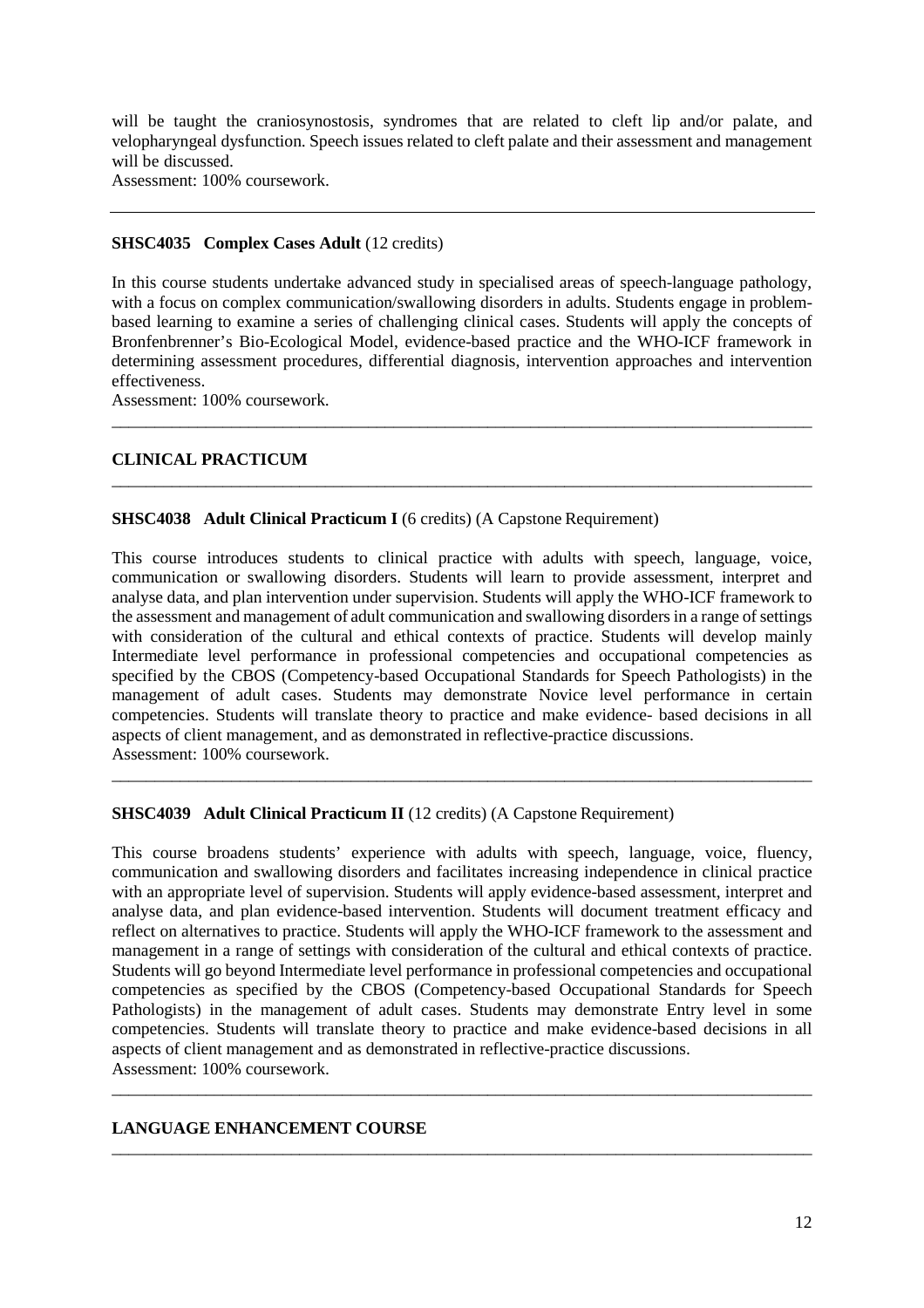## *Chinese Language Enhancement*

## **CEDU9001 Practical Chinese for BSc (Sp&HearSc) Students** (6 credits)

This course aims to introduce students to the necessary Chinese language skills to respond to the demands of their profession and the needs of related audiences. It highlights the various writing techniques in the use of practical Chinese. Students will familiarize themselves with the Traditional Chinese characters, Simplified Chinese characters, Modern Chinese grammar and rhetoric through the outcomes-based assignments. The fundamentals of Cantonese phonetics are covered and students are required to present their oral and written reports on speech issues confronting the people of Hong Kong. Assessment: 50% coursework and 50% examination.

\_\_\_\_\_\_\_\_\_\_\_\_\_\_\_\_\_\_\_\_\_\_\_\_\_\_\_\_\_\_\_\_\_\_\_\_\_\_\_\_\_\_\_\_\_\_\_\_\_\_\_\_\_\_\_\_\_\_\_\_\_\_\_\_\_\_\_\_\_\_\_\_\_\_\_\_\_\_\_\_\_\_

## **FIFTH YEAR**

In the final year of the curriculum students integrate knowledge of typical and atypical human communication and swallowing to theory and practice in the capstone courses.

\_\_\_\_\_\_\_\_\_\_\_\_\_\_\_\_\_\_\_\_\_\_\_\_\_\_\_\_\_\_\_\_\_\_\_\_\_\_\_\_\_\_\_\_\_\_\_\_\_\_\_\_\_\_\_\_\_\_\_\_\_\_\_\_\_\_\_\_\_\_\_\_\_\_\_\_\_\_\_\_\_\_

\_\_\_\_\_\_\_\_\_\_\_\_\_\_\_\_\_\_\_\_\_\_\_\_\_\_\_\_\_\_\_\_\_\_\_\_\_\_\_\_\_\_\_\_\_\_\_\_\_\_\_\_\_\_\_\_\_\_\_\_\_\_\_\_\_\_\_\_\_\_\_\_\_\_\_\_\_\_\_\_\_\_

# **SHSC5032 Advanced Studies I: Inter-professional Practice & Multilingualism in Paediatric Settings** (6 credits)

According to the World Health Organization, inter-professional practice refers to an activity that occurs "when two or more professions learn about, from, and with each other to enable effective collaboration and improve outcomes for individuals and families who we serve" (Hopkins, 2010). Inter-professional practice leads to quality client-centered care and improved outcomes. This course is designed to help students develop core competencies in inter-professional practice in education settings. These competencies include professional communication, inter-professional conflict management, collaborative leadership and reflective practice. The course has three components: lectures, term-based learning and case discussions. From the lectures, students will learn about the professional training and scope of practice of Chinese language teachers, early childhood educators and special education teachers, occupational and physical therapists. Through team-based activities, students will engage in collaborative team-based inter-professional learning with early childhood student teachers on child development and neurodevelopment disorders. Through case-based discussions, students will appraise vignettes of inter-professional management of children with complex problems and needs, and develop a care plan for them.

This course will also describe and analyse the development of bilingualism and multilingualism in children. A focus on how bilingual/trilingual educational policies are implemented in local kindergartens and primary schools will be explored. The Education Bureau's recommendations to support ethnic minority children to learn Chinese will be discussed. Assessment: 100% coursework.

\_\_\_\_\_\_\_\_\_\_\_\_\_\_\_\_\_\_\_\_\_\_\_\_\_\_\_\_\_\_\_\_\_\_\_\_\_\_\_\_\_\_\_\_\_\_\_\_\_\_\_\_\_\_\_\_\_\_\_\_\_\_\_\_\_\_\_\_\_\_\_\_\_\_\_\_\_\_\_\_\_\_

## **SHSC5033 Topics in Advanced Clinical Practice** (6 credits)

The course aims to introduce current local and international issues as they relate to policy and practice in speech and language pathology across settings. It is designed to allow students to bridge theory and research evidence to clinical practice with individuals with a wide range of speech, language, communication and swallowing disorders. With guidance from the instructor, students will engage in collaborative learning through group discussion and hands-on practices on the management of children and adults with complex problems and needs.

\_\_\_\_\_\_\_\_\_\_\_\_\_\_\_\_\_\_\_\_\_\_\_\_\_\_\_\_\_\_\_\_\_\_\_\_\_\_\_\_\_\_\_\_\_\_\_\_\_\_\_\_\_\_\_\_\_\_\_\_\_\_\_\_\_\_\_\_\_\_\_\_\_\_\_\_\_\_\_\_\_\_

Assessment: 100% coursework.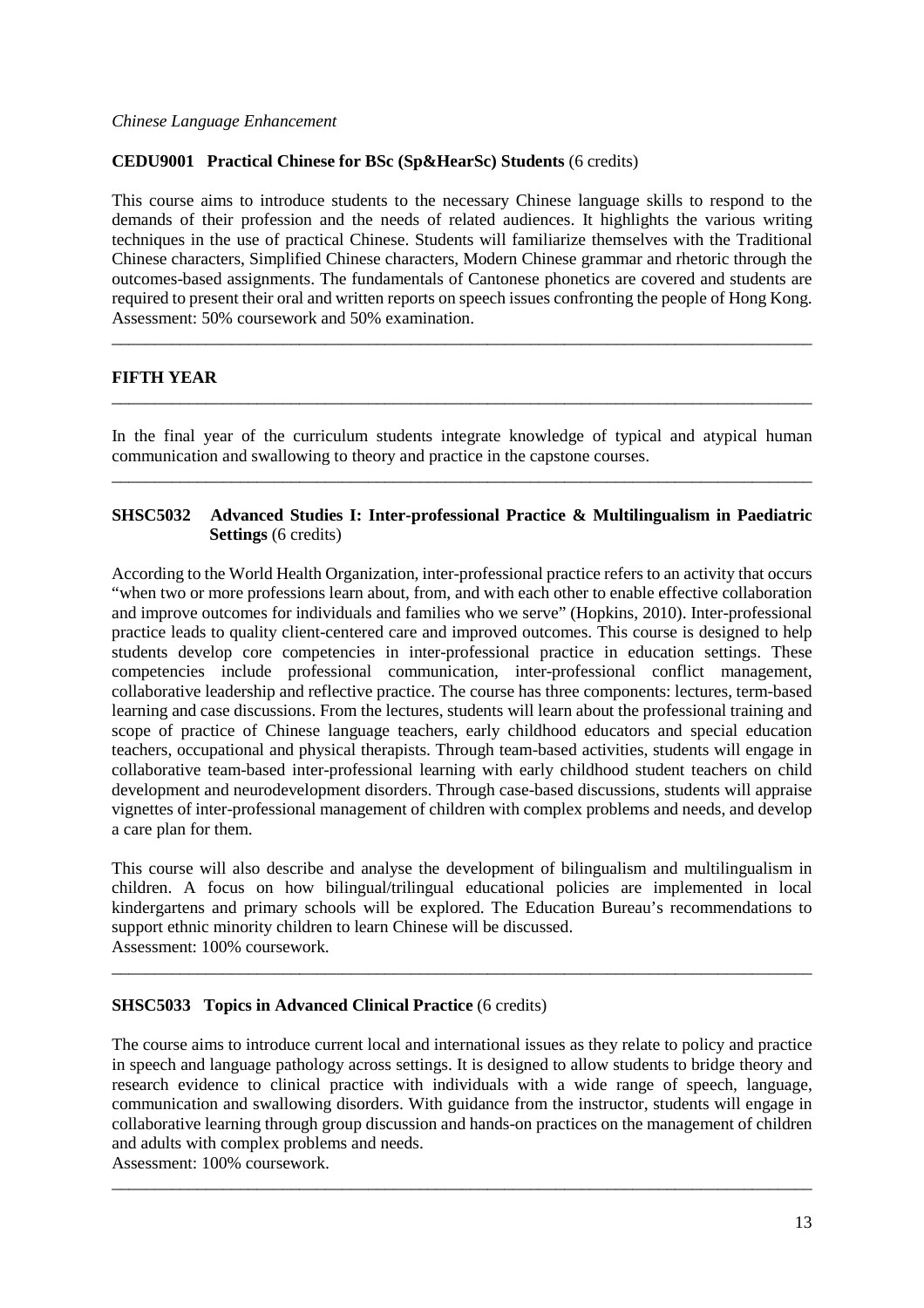# **SHSC5034 Research in Human Development and Communication Disorders I** (6 credits) (A Capstone Requirement)

This course represents a capstone experience in which students are expected to integrate, extend, criticise and apply knowledge of speech, language, hearing and swallowing sciences and disorders gained during the undergraduate programme. Students will engage in a process of developing a specific research study by analysing, evaluating, and integrating of research studies in the field of communication sciences and disorders. Students will be expected to demonstrate critical thinking and problem-solving skills, flexibility and adaptability of collaborating with their peers, as well as effective oral and written communication skills. Additionally, students are expected to be aware of standard ethical standards of carrying out a research project by successfully obtaining research ethical clearance for their research projects.

Assessment: 100% coursework.

## **SHSC5035 Advanced Studies II: Inter-professional Practice & Multimodal Communication in Adult Settings** (6 credits)

\_\_\_\_\_\_\_\_\_\_\_\_\_\_\_\_\_\_\_\_\_\_\_\_\_\_\_\_\_\_\_\_\_\_\_\_\_\_\_\_\_\_\_\_\_\_\_\_\_\_\_\_\_\_\_\_\_\_\_\_\_\_\_\_\_\_\_\_\_\_\_\_\_\_\_\_\_\_\_\_\_\_

This course introduces theoretical and practical aspects of inter-professional care and multimodal communication for speech and hearing sciences profession. Clinical issues of multidisciplinary approaches in communication assessment, intervention, and management; and the application of different channels and senses employed in communication will be covered. Practical experience will be provided to develop skills in inter-professional care and using different types of multimodal communication to assist individuals with such needs.

The use of multimodal communication and its impact on language development, methods of coding, feedback used in multimodal communication, and its applications in different pathological populations will also be covered.

\_\_\_\_\_\_\_\_\_\_\_\_\_\_\_\_\_\_\_\_\_\_\_\_\_\_\_\_\_\_\_\_\_\_\_\_\_\_\_\_\_\_\_\_\_\_\_\_\_\_\_\_\_\_\_\_\_\_\_\_\_\_\_\_\_\_\_\_\_\_\_\_\_\_\_\_\_\_\_\_\_\_

Assessment: 100% coursework.

## **SHSC5036 Research in Human Development and Communication Disorders II** (12 credits) (A Capstone Requirement)

The course represents a capstone experience consolidating knowledge of speech, language, swallowing, and hearing sciences and disorders gained across the years. Students will engage in research projects, experimental study or systematic review, that may examine normal and abnormal communication and swallowing, report research findings, or apply theory to practice to critically analyse case assessment data, form a diagnosis, and carry out an intervention.

\_\_\_\_\_\_\_\_\_\_\_\_\_\_\_\_\_\_\_\_\_\_\_\_\_\_\_\_\_\_\_\_\_\_\_\_\_\_\_\_\_\_\_\_\_\_\_\_\_\_\_\_\_\_\_\_\_\_\_\_\_\_\_\_\_\_\_\_\_\_\_\_\_\_\_\_\_\_\_\_\_\_

\_\_\_\_\_\_\_\_\_\_\_\_\_\_\_\_\_\_\_\_\_\_\_\_\_\_\_\_\_\_\_\_\_\_\_\_\_\_\_\_\_\_\_\_\_\_\_\_\_\_\_\_\_\_\_\_\_\_\_\_\_\_\_\_\_\_\_\_\_\_\_\_\_\_\_\_\_\_\_\_\_\_

Assessment: 100% coursework.

## **CLINICAL PRACTICUM**

| <b>SHSC5041</b> Advanced Clinical Practicum I (6 credits) (A Capstone Requirement)   |
|--------------------------------------------------------------------------------------|
| <b>SHSC5042</b> Advanced Clinical Practicum II (6 credits) (A Capstone Requirement)  |
| <b>SHSC5043</b> Advanced Clinical Practicum III (6 credits) (A Capstone Requirement) |
| <b>SHSC5044</b> Advanced Clinical Practicum IV (6 credits) (A Capstone Requirement)  |
|                                                                                      |

The component of clinical practicum in the final year is composed of four courses, Advanced Clinical Practica I to IV, which represent the highest level of pre-qualification clinical training of the students before completion of BSc in Speech and Hearing Sciences, and thereby satisfies a capstone requirement. Students are given an opportunity to participate in activities which are authentic to speech therapy